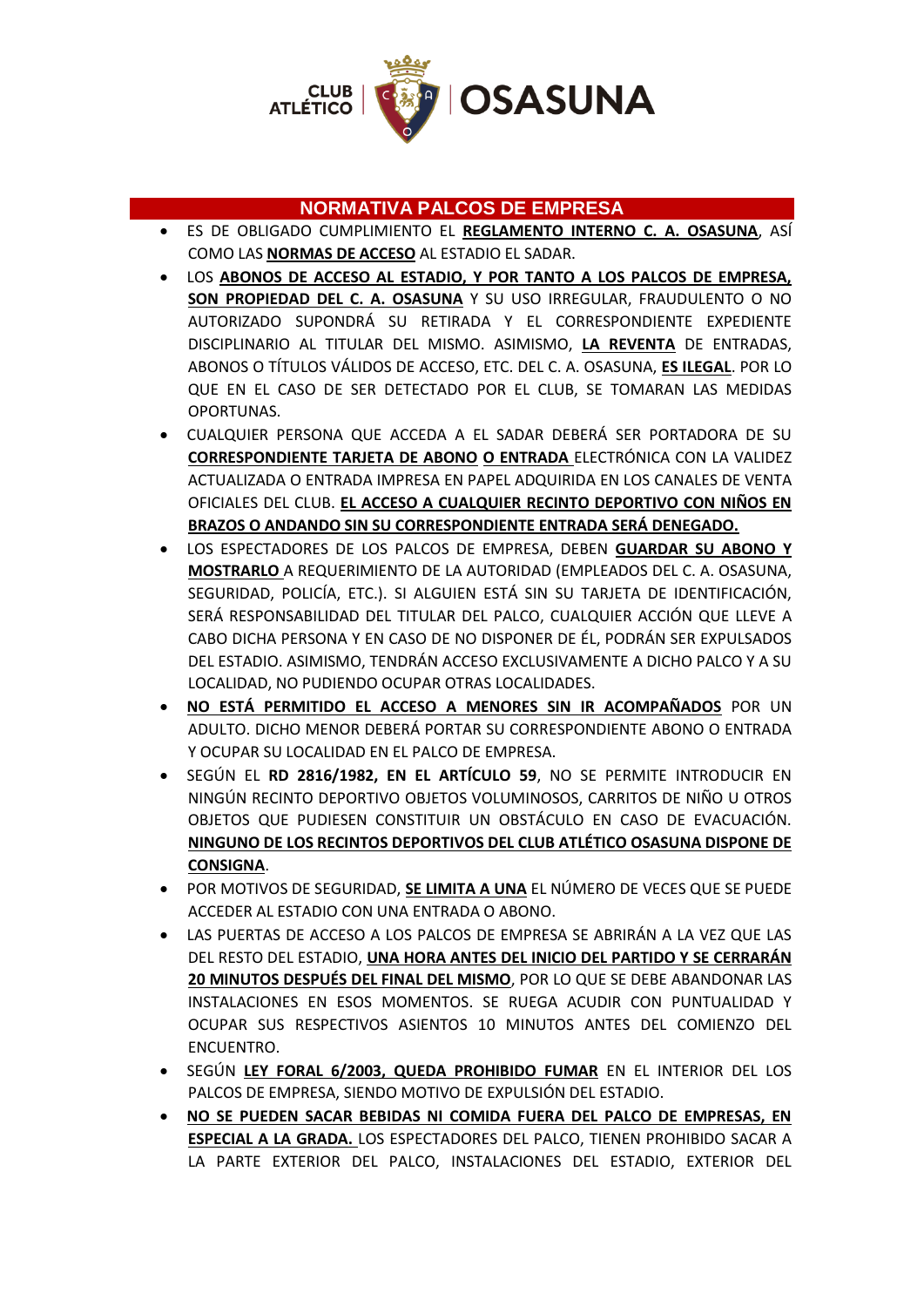

ESTADIO, ETC. BEBIDAS O ALIMENTOS EN ENVASES DE METAL, VIDRIO, CERÁMICA, MADERA O MATERIALES SIMILARES.

- **QUEDA TERMINANTEMENTE PROHIBIDO BAJAR AL PALCO DE HONOR (PRESIDENCIAL) DEL CLUB**.
- QUEDA IGUALMENTE **PROHIBIDO INTRODUCIR CÁMARAS DE GRABACIÓN, TV O MICRÓFONOS PROFESIONALES,** SALVO QUE SE DISPONGA DE AUTORIZACIÓN EXPRESA DEL CLUB.
- **NO SE PUEDE ESTAR SENTADO U OCUPANDO LAS VÍAS DE EVACUACIÓN** Y SALIDAS DE EMERGENCIA DEL ESTADIO.
- SERÁ MOTIVO DE **EXPULSION INMEDIATA Y PUESTA A DISPOSICION DE LA AUTORIDAD COMPETENTE**, LA APERTURA DE CUALQUIER PUERTA DE EMERGENCIA SIN MOTIVO JUSTIFICADO.
- EN LOS PALCOS DE EMPRESA **NO SE PUEDE INTRODUCIR NINGÚN TIPO DE MOBILIARIO QUE NO SEA SUMINISTRADO POR EL CLUB** Y SIN LA AUTORIZACIÓN CORRESPONDIENTE.
- **ESTÁ PROHIBIDO COCINAR** DENTRO DE LOS PALCOS DE EMPRESA UTILIZANDO ELEMENTOS COMO HORNILLOS, PLANCHAS, COCINAS, ETC.
- **CUALQUIER DESPERFECTO OCASIONADO EN EL PALCO DE EMPRESA, SERÁ A CARGO DE LOS USUARIOS / ABONADOS** DEL MISMO Y/O SU RESPONSABLE. EN EL CASO DE NO ASUMIR DICHA RESPONSABILIDAD, EL CLUB PODRÁ BLOQUEAR LOS ABONOS DE DICHO PALCO HASTA QUE SE HAYAN REPARADO LOS DESPERFECTOS.
- **LAS PUERTAS DE ACCESO** A CADA PALCO DE EMPRESAS **DEBERÁN ESTAR CERRADAS SIN PESTILLO** DURANTE LA CELEBRACIÓN DE LOS ENCUENTROS, PUDIENDO ACCEDER A ELLOS PERSONAL DEL CLUB PARA LA REVISIÓN DEL CUMPLIMIENTO NORMATIVO.
- EN TODOS LOS PALCOS DE EMPRESA HABRÁ UNA **PERSONA RESPONABLE** DEL MISMO Y DE SU CORRECTO USO, DEBIENDO DE DAR LAS EXPLICACIONES PARA CUANTAS INCIDENCIAS SE PRODUZCAN EN DICHO PALCO DE MANERA INDIVIDUAL.
- **LOS ESPECTADORES CON MOVILIDAD REDUCIDA SÓLO PODRÁN ACCEDER A LAS ZONAS DEL ESTADIO HABILITADAS** AL EFECTO, NO ESTANDO PERMITIDO EL ACCESO DE DICHOS ESPECTADORES A LOS PALCOS DE EMPRESA POR MOTIVOS DE SEGURIDAD, EMERGENCIA Y EVACUACIÓN.
- L**A FALTAS DE RESPETO, NO SEGUIR LAS INDICACIONES DEL PERSONAL DEL CLUB, PERSONAL DE SEGURIDAD, ETC. ASÍ COMO PRODUCIR ALTERCADOS EN EL PALCO DE EMPRESA, SERA MOTIVO DE EXPULSION** DEL ESTADIO, INDEPENDIENTEMENTE DE LAS CONSECUENCIAS A OTRAS NORMATIVAS VIGENTES QUE PUDIERAN APLICARSE.
- SON **CONDICIONES CONCRETAS DE PERMANENCIA** DE LOS ESPECTADORES, NO PRACTICAR ACTOS VIOLENTOS, RACISTAS, XENÓFOGOS O INTOLERANTES, O QUE INCITEN A ELLOS, CONFORME A LA NORMATIVA LEGAL Y EN PARTICULAR: NO ALTERAR EL ORDEN PÚBLICO, NO INCITAR O PRACTICAR ALTERCADOS O PELEAS, NO PRACTICAR ACTOS VIOLENTOS NI REALIZAR AGRESIONES DE NINGÚN TIPO, TANTO FÍSICAS COMO VERBALES.